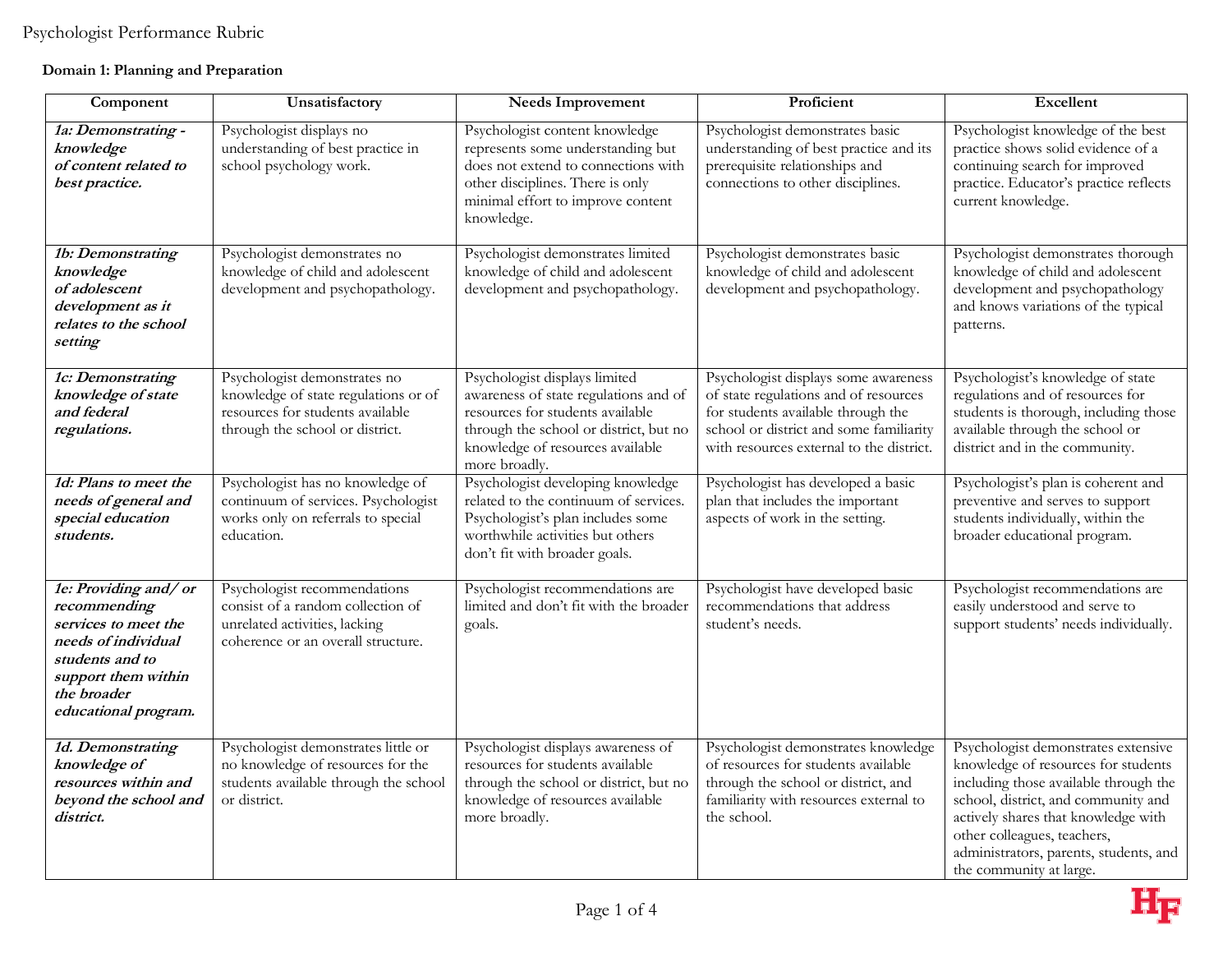#### **Domain 2: The Environment**

| Component                                                                                                        | Unsatisfactory                                                                                                                                                                             | <b>Needs Improvement</b>                                                                                                                                                                                           | Proficient                                                                                                                                                                                           | <b>Excellent</b>                                                                                                                                                                                          |
|------------------------------------------------------------------------------------------------------------------|--------------------------------------------------------------------------------------------------------------------------------------------------------------------------------------------|--------------------------------------------------------------------------------------------------------------------------------------------------------------------------------------------------------------------|------------------------------------------------------------------------------------------------------------------------------------------------------------------------------------------------------|-----------------------------------------------------------------------------------------------------------------------------------------------------------------------------------------------------------|
| 2a: Establishing<br>rapport<br>with students                                                                     | Psychologist's interactions with<br>students are negative or<br>inappropriate; students appear<br>uncomfortable in the testing center.                                                     | Psychologist's interactions are a mix<br>of positive and negative; the<br>psychologist's efforts at developing<br>rapport are partially successful.                                                                | Psychologist's interactions with<br>students are positive and respectful;<br>students appear comfortable in the<br>testing center.                                                                   | Students seek out the psychologist,<br>reflecting a high degree of comfort<br>and trust in the relationship.                                                                                              |
| 2b: Contributes to a<br>culture for positive<br>mental health<br>throughout the school                           | Psychologist makes no attempt to<br>establish a culture for positive mental<br>health in the school as a whole, either<br>among students or teachers, or<br>between students and teachers. | Psychologist's attempts to promote a<br>culture throughout the school for<br>positive mental health in the school<br>among students and teachers are<br>partially successful.                                      | Psychologist promotes a culture<br>throughout the school for positive<br>mental health in the school among<br>students and teachers.                                                                 | The culture in the school for positive<br>mental health among students and<br>teachers, while guided by the<br>psychologist, is maintained by both<br>teachers and students.                              |
| 2c: Follows clear<br>procedures for<br>referrals established<br>by the Student<br><b>Support Team.</b>           | No procedures for referrals have<br>been established; when teachers want<br>to refer a student for special services,<br>they are not sure how to go about it.                              | Psychologist has established<br>procedures for referrals, but the<br>details are not always clear.                                                                                                                 | Procedures for referrals and for<br>meetings and consultations with<br>parents and administrators are clear to<br>everyone.                                                                          | Procedures for all aspects of referral<br>and testing protocols are clear to<br>everyone and have been developed<br>in consultation with teachers and<br>administrators.                                  |
| 2d:Establishing<br>standards of conduct<br>in the testing center                                                 | No standards of conduct have been<br>established, and psychologist<br>disregards or fails to address negative<br>student behavior during an<br>evaluation.                                 | Standards of conduct appear to have<br>been established in the testing<br>center. Psychologist's attempts to<br>monitor and correct negative student<br>behavior during an evaluation are<br>partially successful. | Standards of conduct have been<br>established in the testing center.<br>Psychologist monitors student<br>behavior against those standards;<br>response to students is appropriate<br>and respectful. | Standards of conduct have been<br>established in the testing center.<br>Psychologist's monitoring of<br>students is subtle and preventive, and<br>students engage in self-monitoring of<br>behavior.      |
| 2e: Demonstrates<br>flexibility and<br>responsiveness to<br>meet the needs of<br>students and their<br>families. | Psychologist does not respond to<br>student and family inquires and is not<br>available for consultation and<br>guidance.                                                                  | Psychologist attempts to monitor<br>and correct negative student<br>behavior. Communication with the<br>family is intermittent using adequate<br>avenues.                                                          | Psychologist is readily and easily<br>accessible. Family is kept consistently<br>informed.                                                                                                           | Psychologist encourages<br>communication with parents and<br>students on a regular basis. The<br>psychologist often provides guidance<br>and insight while using a multitude<br>of communication devices. |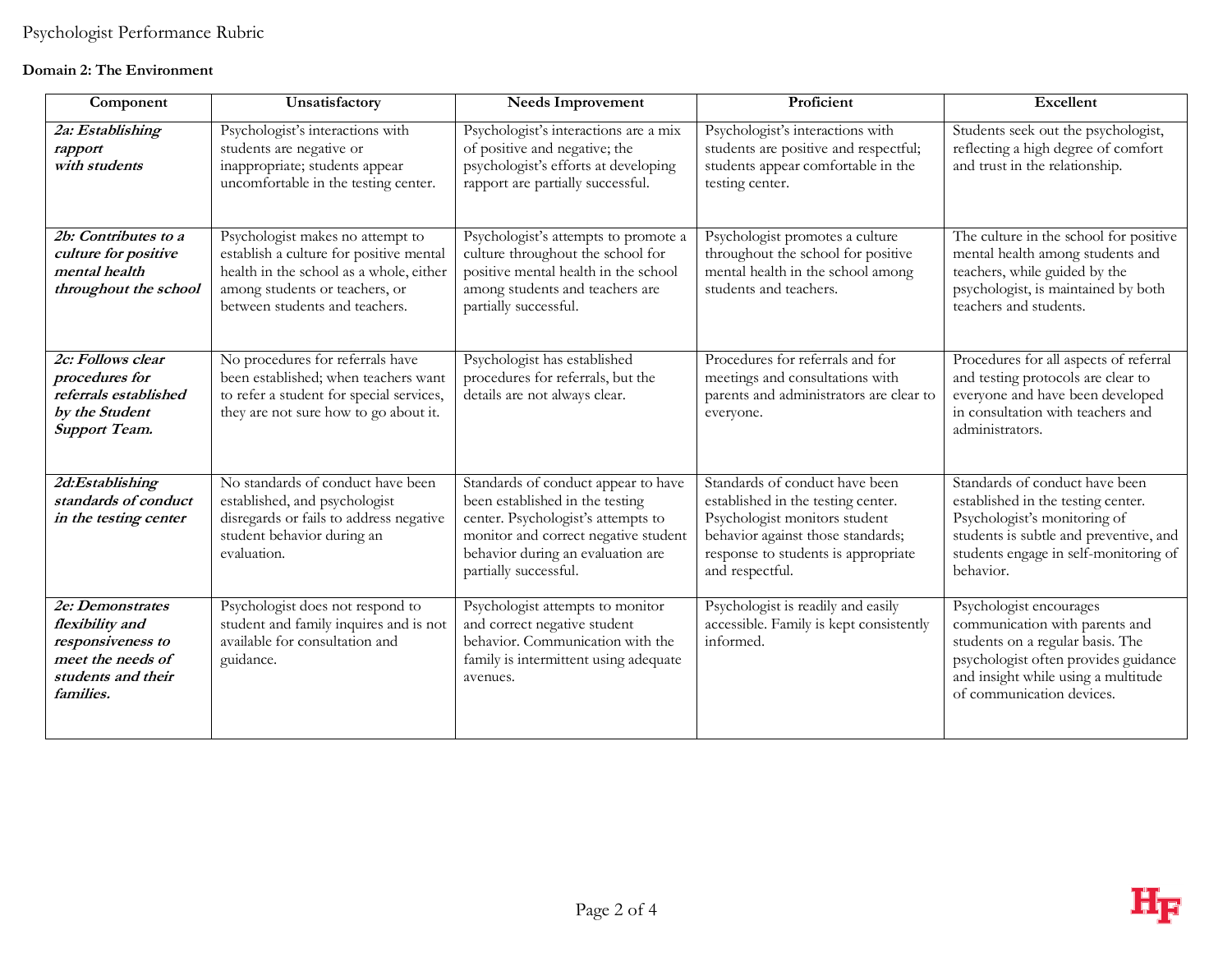### **Domain 3: Delivery of Services**

| Component                                                                                                                            | Unsatisfactory                                                                                                                                                              | <b>Needs Improvement</b>                                                                                                                                                   | Proficient                                                                                                                                                                                                          | Excellent                                                                                                                                                                                                                                                                                                       |
|--------------------------------------------------------------------------------------------------------------------------------------|-----------------------------------------------------------------------------------------------------------------------------------------------------------------------------|----------------------------------------------------------------------------------------------------------------------------------------------------------------------------|---------------------------------------------------------------------------------------------------------------------------------------------------------------------------------------------------------------------|-----------------------------------------------------------------------------------------------------------------------------------------------------------------------------------------------------------------------------------------------------------------------------------------------------------------|
| 3a: Responding to<br>referrals; consulting<br>with teachers and<br>administrators                                                    | Psychologist fails to consult with<br>colleagues or to tailor evaluations to<br>the questions raised in the referral.                                                       | Psychologist consults on a sporadic<br>basis with colleagues, making<br>partially successful attempts to tailor<br>evaluations to the questions raised in<br>the referral. | Psychologist consults frequently with<br>colleagues, tailoring evaluations to the<br>questions raised in the referral.                                                                                              | Psychologist consults frequently with<br>colleagues, contributing own insights<br>and tailoring evaluations to the<br>questions raised in the referral.                                                                                                                                                         |
| 3b: Evaluating student<br>needs in compliance<br>with National<br><b>Association of School</b><br>Psychologists (NASP)<br>guidelines | Psychologist resists administering<br>evaluations, selects instruments<br>inappropriate to the situation, or<br>does not follow established<br>procedures and guidelines.   | Psychologist attempts to administer<br>appropriate evaluation instruments<br>to students but does not always<br>follow established time lines and<br>safeguards.           | Psychologist administers appropriate<br>evaluation instruments to students<br>and ensures that all procedures and<br>safeguards are faithfully adhered to.                                                          | Psychologist selects, from a broad<br>repertoire, those assessments that are<br>most appropriate to the referral<br>questions and conducts information<br>sessions with colleagues to ensure<br>that they fully understand and<br>comply with procedural time lines<br>and safeguards.                          |
| 3c: Planning<br>interventions to<br>maximize students'<br>likelihood of success                                                      | Psychologist fails to plan<br>interventions suitable to students, or<br>interventions are mismatched with<br>the findings of the assessments.                               | Psychologist's plans for students are<br>partially suitable for them or are<br>sporadically aligned with identified<br>needs.                                              | Psychologist's plans for students are<br>suitable for them and are aligned with<br>identified needs.                                                                                                                | Psychologist develops<br>comprehensive plans for students,<br>finding ways to creatively meet<br>student needs and incorporate many<br>related elements.                                                                                                                                                        |
| 3d: Demonstrating<br>responsiveness in the<br>referral process                                                                       | Psychologist adheres to the plan or<br>program, in spite of evidence of its<br>inadequacy.                                                                                  | Psychologist makes modest changes<br>in the treatment program when<br>confronted with evidence of the<br>need for change.                                                  | Psychologist makes revisions in the<br>treatment program when it is needed.                                                                                                                                         | Psychologist is continually seeking<br>ways to improve the treatment<br>program and makes changes as<br>needed in response to student,<br>parent, or teacher input.                                                                                                                                             |
| 3e: Communicating<br>results during<br>eligibility meetings<br>and in written reports.                                               | The psychologist has consistent<br>difficulty with communication<br>information to staff or parents.<br>Communication does not comply<br>with standards of professionalism. | The psychologist generally<br>communicates information<br>adequately with only occasional<br>difficulty in communication<br>observed.                                      | The psychologist's communication<br>methods are consistently effective.<br>Staff and parents perceive the<br>educator's communications as reliable<br>and understandable and delivered in a<br>professional manner. | The psychologist's communication<br>methods are exceptional. Staff and<br>parents find that the educator's<br>methods consistently lead to a high<br>level of understanding of procedural<br>and student issues. The<br>psychologist's methods of<br>communication are considered to be<br>highly professional. |